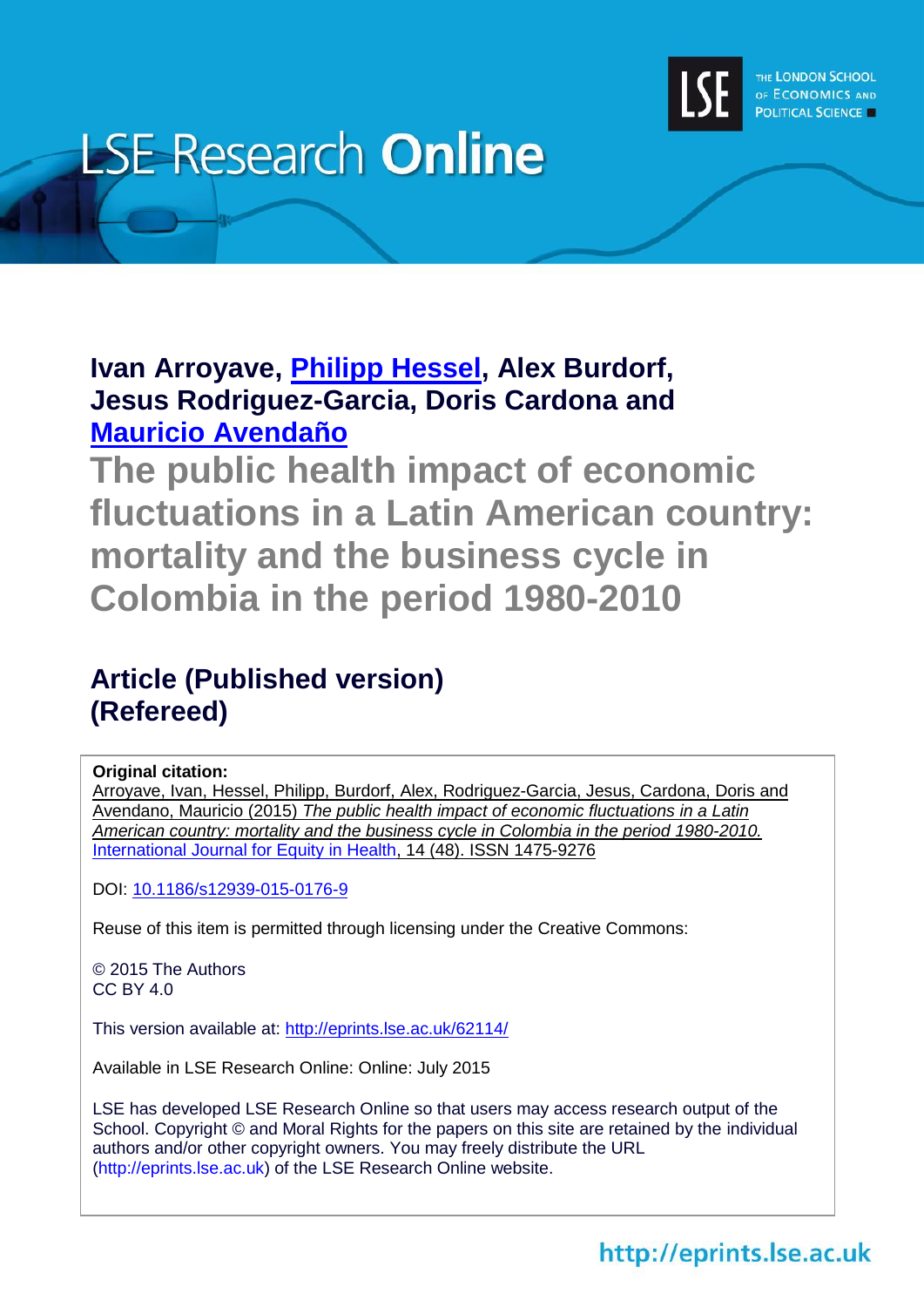





## The public health impact of economic fluctuations in a Latin American country: mortality and the business cycle in Colombia in the period 1980–2010

Ivan Arroyave<sup>1,2\*</sup>, Philipp Hessel<sup>3,4</sup>, Alex Burdorf<sup>1</sup>, Jesus Rodriguez-Garcia<sup>5</sup>, Doris Cardona<sup>6</sup> and Mauricio Avendaño $1,3,4$ 

#### Abstract

Introduction: Studies in high-income countries suggest that mortality is related to economic cycles, but few studies have examined how fluctuations in the economy influence mortality in low- and middle-income countries. We exploit regional variations in gross domestic product per capita (GDPpc) over the period 1980–2010 in Colombia to examine how changes in economic output relate to adult mortality.

Methods: Data on the number of annual deaths at ages 20 years and older ( $n = 3,506,600$ ) from mortality registries, disaggregated by age groups, sex and region, were linked to population counts for the period 1980–2010. We used region fixed effect models to examine whether changes in regional GDPpc were associated with changes in mortality. We carried out separate analyses for the periods 1980–1995 and 2000–2010 as well as by sex, distinguishing three age groups: 20–44 (predominantly young working adults), 45–64 (middle aged working adults), and 65+ (senior, predominantly retired individuals).

Results: The association between regional economic conditions and mortality varied by period and age groups. From 1980 to 1995, increases in GDPpc were unrelated to mortality at ages 20 to 64, but they were associated with reductions in mortality for senior men. In contrast, from 2000 to 2010, changes in GDPpc were not associated with old age mortality, while an increase in GDPpc was associated with a decline in mortality at ages 20–44 years. Analyses restricted to regions with high registration coverage yielded similar albeit less precise estimates for most sub-groups.

**Conclusions:** The relationship between business cycles and mortality varied by period and age in Colombia. Most notably, mortality shifted from being acyclical to being countercyclical for males aged 20–44, while it shifted from being countercyclical to being acyclical for males aged 65+.

Keywords: Mortality, Economic recession, Colombia, Developing countries, Health insurance

Full list of author information is available at the end of the article



© 2015 Arroyave et al. This is an Open Access article distributed under the terms of the Creative Commons Attribution License [\(http://creativecommons.org/licenses/by/4.0\)](http://creativecommons.org/licenses/by/4.0), which permits unrestricted use, distribution, and reproduction in any medium, provided the original work is properly credited. The Creative Commons Public Domain Dedication waiver [\(http://](http://creativecommons.org/publicdomain/zero/1.0/) [creativecommons.org/publicdomain/zero/1.0/\)](http://creativecommons.org/publicdomain/zero/1.0/) applies to the data made available in this article, unless otherwise stated.

<sup>\*</sup> Correspondence: [ivan.arroyave@udea.edu.co](mailto:ivan.arroyave@udea.edu.co) <sup>1</sup>

<sup>&</sup>lt;sup>1</sup> Department of Public Health, Erasmus University Medical Center, Dr.

Molewaterplein 50, GE 3015 Rotterdam, The Netherlands

<sup>&</sup>lt;sup>2</sup>National School of Public Health, University of Antioquia, Calle 62 N° 52-59, Medellín, Colombia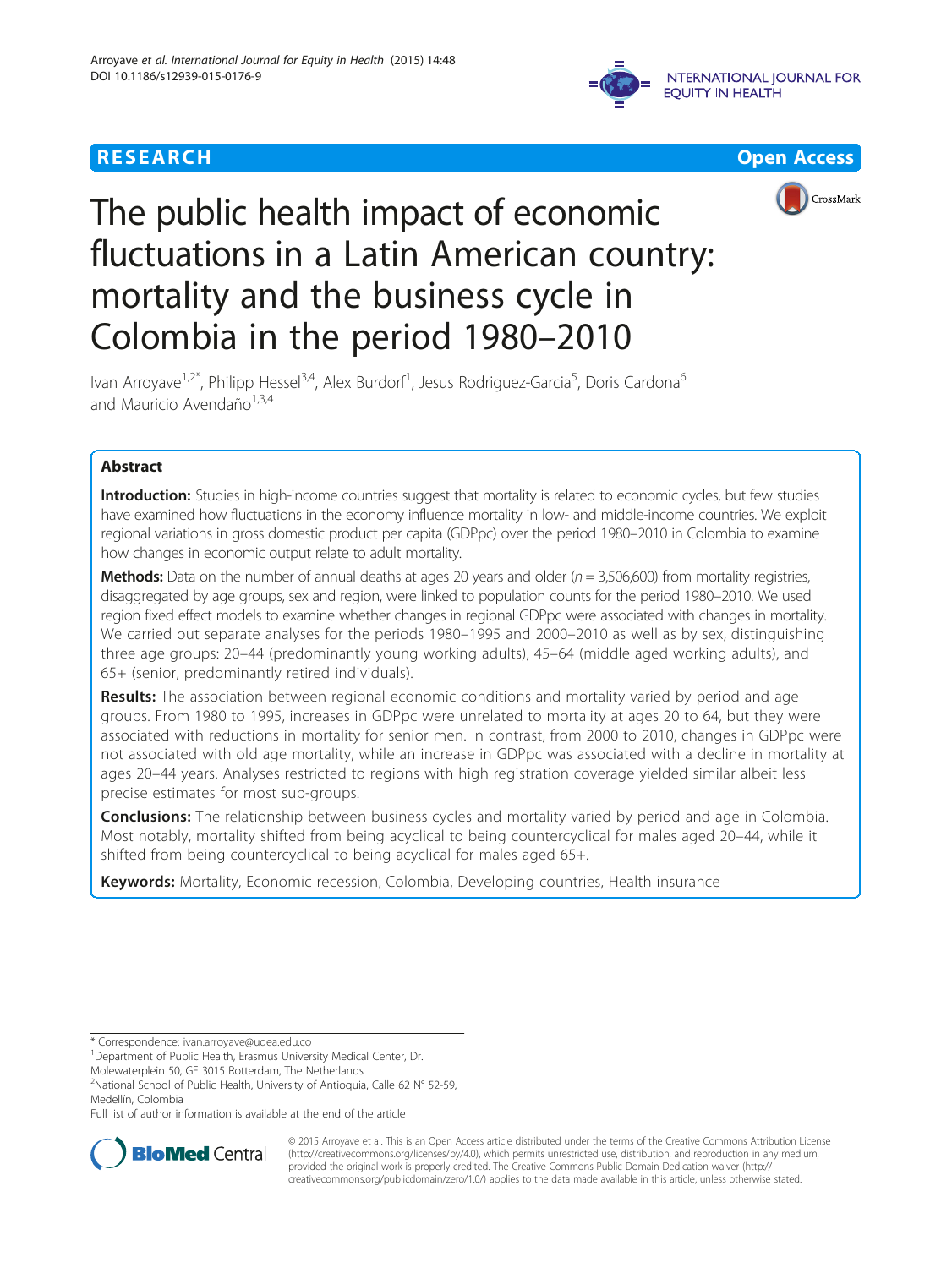#### Resumen

Introducción: Estudios previos en países de altos ingresos indican que la mortalidad está relacionada con los ciclos económicos, pero pocos estudios han examinado cómo las fluctuaciones en la economía afectan la mortalidad en países de ingresos medios y bajos. Este estudio explota las variaciones regionales del Producto Interno Bruto per cápita (PIBpc) en el período 1980–2010 en Colombia para examinar cómo los cambios en el ciclo económico se relacionan con la mortalidad en adultos.

**Métodos:** Los datos sobre el número anual de muertes en población mayor de 20 años ( $n = 3.506.600$ ), fueron agregados por grupos quinquenales de edad, sexo y región a partir de los registros individuales de mortalidad y se cruzaron con conteos de población para el período 1980–2010. Empleamos modelos de efectos fijos regionales para examinar si los cambios en el PIBpc regional se asocian con las oscilaciones en la mortalidad. Se analizaron por separado los períodos 1980–1995 y 2000–2010, así como por sexo, distinguiendo tres grupos de edad: 20 a 44 (que representan predominantemente jóvenes trabajadores), 45 a 64 (adultos trabajadores de mediana edad), y 65 años o mayores (adultos mayores en edad de jubilación).

Resultados: La asociación entre las condiciones económicas regionales y la mortalidad varían según el periodo analizado y la edad. De 1980 a 1995, los cambios en el PIBpc no se relacionaron con la mortalidad en edades de 20 a 64, pero se asociaron con reducciones de la mortalidad para los hombres mayores. Por el contrario, de 2000 a 2010, los cambios en PIBpc no se asociaron con la mortalidad en personas mayores, mientras que un aumento en PIBpc se asoció con una disminución de la mortalidad en las edades 20 a 44 años. La cobertura del registro de mortalidad mejoró con el tiempo; los análisis restringidos a regiones con mayor registro produjeron estimaciones similares, aunque con grandes errores estándar.

Conclusiones: La relación entre los ciclos económicos y la mortalidad en Colombia varía según el período y los grupos de edad estudiados. Más importante aún, la mortalidad en hombres pasó de ser acíclica a contracíclica en el grupo de 20–44 años de edad, mientras que pasó de ser contracíclica a acíclica para los mayores de 65 años de edad.

Palabras clave: Mortalidad; Recesión económica; Colombia; Países en desarrollo; Seguro de Salud.

#### Introduction

A series of studies in high-income countries found that mortality is procyclical — it decreases when the economy contracts and increases when the economy expands  $[1–12]$  $[1–12]$  $[1–12]$  $[1–12]$ . A common interpretation of this finding is that during times of intense economic activity, individuals have less flexibility in making time allocation decisions, leading to behavioral changes such as declines in the time spent exercising and cooking healthy foods, or scheduling medical appointments [\[1](#page-13-0), [13](#page-13-0)]. Recent evidence suggests, however, that this relationship may not hold for recent periods in high-income countries [[12](#page-13-0)]. In addition, little is known about this relationship in low- or middle-income countries, with the few studies conducted yielding contradictory findings [[14](#page-13-0)–[17\]](#page-13-0).

A difference in the relationship between economic cycles and mortality between high- and low- or middleincome countries may exist for several reasons. Highincome countries have well-developed social safety nets and healthcare systems [\[18,](#page-13-0) [19](#page-14-0)]. Given that most lowand middle-income countries still lack comparable systems, their populations may be more vulnerable to the negative effects of economic downturns [\[20](#page-14-0)]. Furthermore, in high-income countries, non-communicable diseases are believed to be important drivers of the association between business cycles and mortality [\[21](#page-14-0)]. While non-communicable diseases are increasingly important in low- and middle-income countries, communicable diseases and injuries remain an important cause of death in Colombia [[22](#page-14-0)]. Many of these causes of death are amenable to medical intervention, suggesting that not only non-communicable disease risk factors but also health protection systems may be important drivers of a potential relationship between mortality and the economy. As a result, the relationship may be different for low- and middle-income countries.

The purpose of this study is to assess the association between regional economic conditions and mortality in the periods 1980–1995 and 2000–2010. We follow the approach of previous studies and exploit regional variations over time in economic conditions [\[1](#page-13-0), [5,](#page-13-0) [21\]](#page-14-0) to provide further insights into this relationship in a middle-income, Latin American country. Colombia offers a unique setting to assess this relationship due to several reasons. Gross domestic product (GDP) almost tripled from 1980 to 2010, yet Colombia witnessed major oscillations in the economy with troughs in real GDP growth in 1982, 1991 and 1999, and peaks in 1986, 1995 and 2007 [\[23](#page-14-0)]. Since the early 1990's, Colombia also initiated a major health care reform culminating in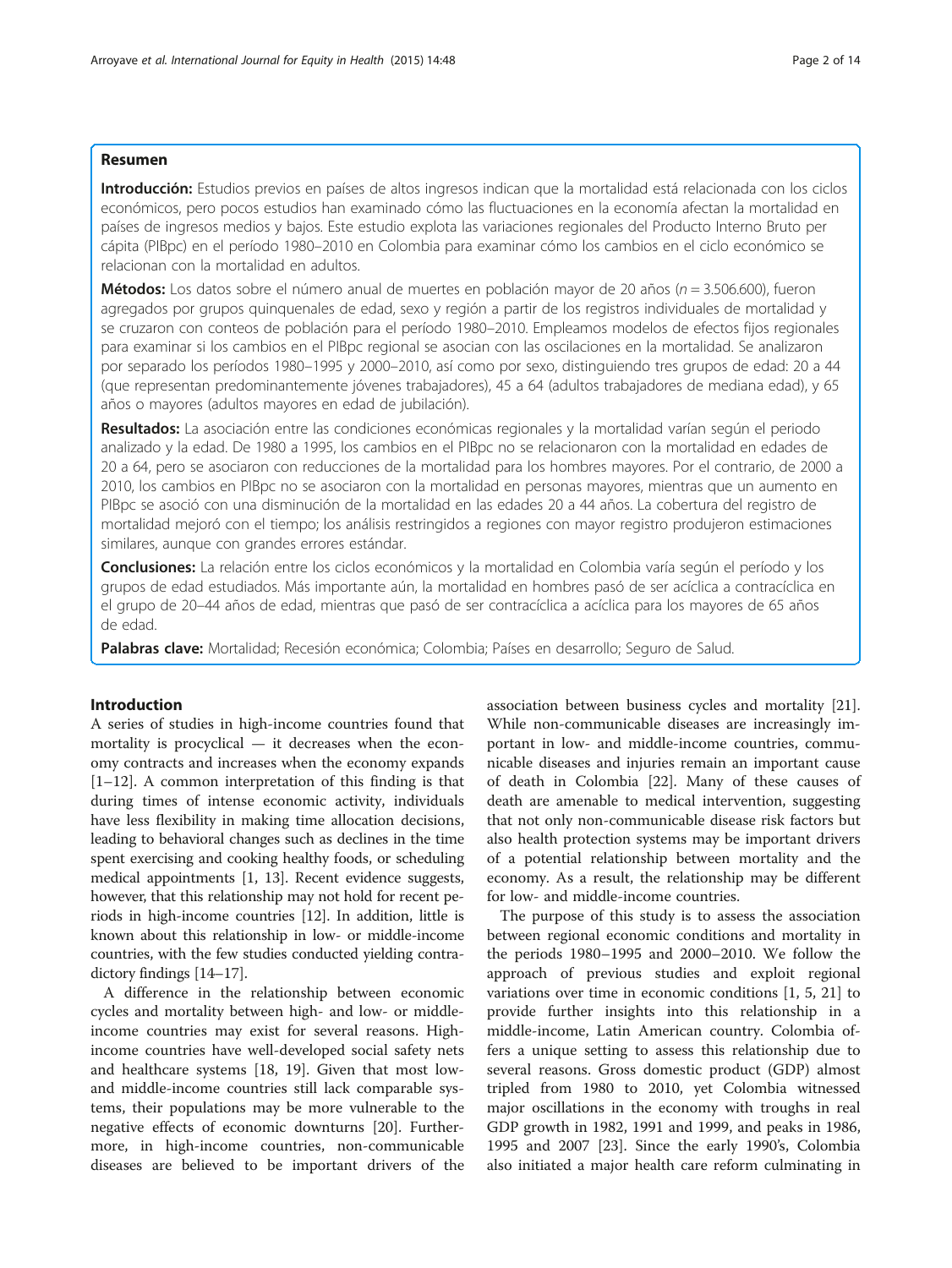the introduction of mandatory health insurance coverage in 1993 [[24\]](#page-14-0). The reform assigned citizens to either a contributory scheme (for employed workers and their families) or a subsidized scheme (for poor individuals not in formal employment and their families) and led to an increase in health insurance coverage from 23.7 % in 1993, to 93.4 % by 2009 [[25\]](#page-14-0), mostly attributable to an increase in subsidized insurance coverage from 2000 onwards [\[24](#page-14-0)]. In addition, social expenditure per capita tripled from 1991 to 2008, reflecting an expansion of social protection programs for vulnerable Colombians [[26\]](#page-14-0). Since 2000, several poverty reduction programs have been introduced which include conditional cash transfer programs, social housing, non-contributory pensions and food programs [[27, 28](#page-14-0)]. We examine how the relationship between regional economic conditions and mortality changed in Colombia before and after 2000, when most of these programs were introduced.

#### **Mathods**

#### Population counts

Data were obtained from the National Statistics Office [[29\]](#page-14-0). Data on population counts for 5-year age groups, sex and region came from censuses and corresponding official demographic projections. Because data were only available since 1985, we performed additional demographic projections to obtain population counts for the years 1980–1984. Based on data from the national census of 1985 we ran a back-projection of the Colombian regional population by sex and 5-year age group [[30](#page-14-0)] using the software PASEX (Population Analysis System) developed by the of the United States Census Bureau [[31\]](#page-14-0). This program interpolates between two population age structures. The values of age-sex-specific population data for years not given as input are linearly interpolated between input values, and values before the first input value and values after the last input value are held constant at the level of the nearest input value [\[32](#page-14-0)]. Additional details on the procedure are available elsewhere [\[32](#page-14-0)].

#### Mortality data

Data on deaths between 1980 and 2010 were collected and harmonized by the National Statistics Office for all regions based on international guidelines [[29](#page-14-0)]. Information on sex, age and year of death were missing for 7.6 % of all deaths (289,429 out of 3,796,029 deaths). We excluded these deaths from the analysis because of lack of sufficient information to perform multiple imputations.

Data on death and population counts were grouped and linked by region, year, sex and 5-year age group combination from 1980 onwards [[29](#page-14-0)]. We used death and population counts to obtain crude mortality rates for every 5-year age group, sex, year and region combination for the periods

ier studies [[10](#page-13-0), [12, 18,](#page-13-0) [19\]](#page-14-0), we then age-standardized mortality rates using the WHO standard population of 1998 in order to take into account changes over time in the population age structure [\[33\]](#page-14-0).

#### Regional GDP per capita

Data on regional GDP in constant Colombian Pesos (COP) of 2005 were obtained from the National Statistics Office [[34\]](#page-14-0). We chose GDP as an indicator of regional economic conditions because it was the only regional economic indicator with complete and comparable data for a sufficiently extended period. Other indicators disaggregated by region such as the unemployment rate were only available for recent years. Regional GDP per capita (GDPpc) was obtained by dividing yearly regional GDP over the total regional population. Information on GDPpc was in principle available for three separate series: 1980–1995, 1990– 2005 and 2000–2010. Although the correlation between the series in the overlapping years was very high, existing differences in the method used by National Statistics to estimate GDP prevented us from merging the three series. For this reason we performed the analysis separately for the first (1980–1995) and last series (2000–2010). The end of the first series coincides with the passing of the health care reform law in 1993 [\[24\]](#page-14-0), while the second series coincides with the start of major decentralization reforms to transfer national resources to the regions, a rapid expansion of health insurance coverage [[24](#page-14-0)] and the introduction of poverty reduction programs [[27](#page-14-0)].

Our approach exploits variations over time in economic output within each region. From 1980 to 1990, Colombia was divided into 33 administrative regions: 23 departments, the District Capital of Bogota and nine independent territories (one archipelago and eight extensive and sparsely-populated territories of plains and forests). The National Statistics Office reports population and mortality statistics separately for each of these regions, except for the independent territories, which are grouped together albeit differently across the periods studied: From 1980 to 1995, statistics are reported for 25 regions (the district capital, 23 regions, and all the former independent territories grouped). From 2000 to 2010, statistics are reported separately for 29 regions (the district capital, 27 regions, and the Amazonia region, which encompasses five former independent territories). This implies we have a slightly different number of regions for each series. In sensitivity analyses, however, we found that excluding units that were differently grouped across period yielded virtually the same results as those presented here.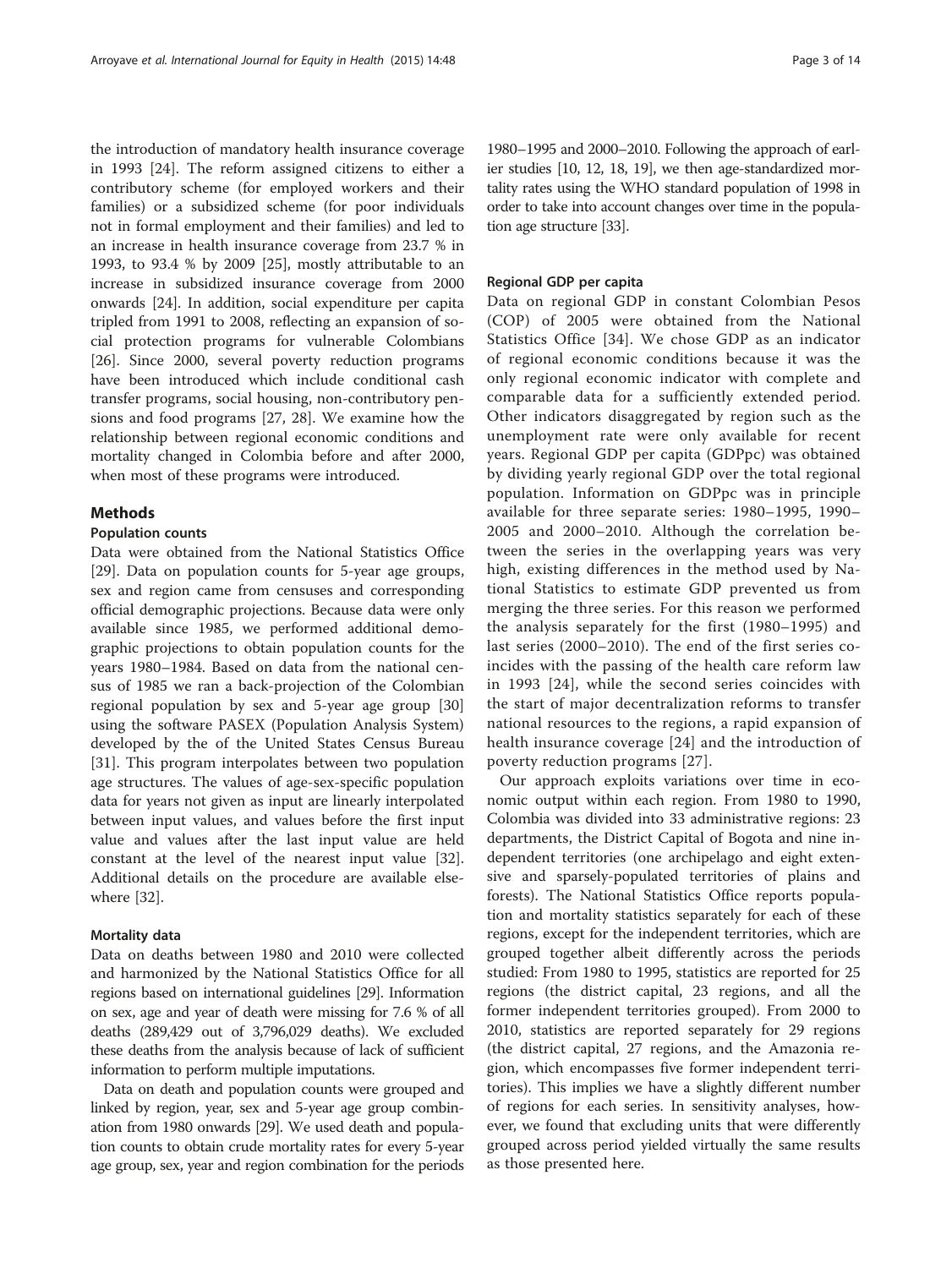#### Methods of analysis

We implemented ordinary least squares (OLS) regression models with the natural logarithm (log) of the annual mortality rate (per 100,000) as the dependent variable and the log of regional GDPpc as the key independent variable. Following the approach used in previous studies [\[1\]](#page-13-0), we applied a region fixed effect model stratified by sex and age groups to examine how changes in regional GDPpc were associated with changes in mortality. The basic model specification is as follows:

$$
Log\left(\frac{Deaths}{Population}\right)_{jt} = \alpha_t + \beta_1 X_{jt} + \beta_2 LogGDPpc_{jt} + \beta_3 Region_j + \beta_4 Region_j * Year + \varepsilon_{jt}
$$
 (1)

where *j* denotes region and *t* year,  $Log\left(\frac{Deaths}{Population}\right)$  is the natural logarithm of the age-adjusted mortality rates;  $X$ is a vector of regional socio-demographic controls (college enrolment, health insurance coverage and transfers from central government to regions); LogGDPpc is the logarithm of regional GDPpc; Region is a fixed-effect for each region,  $\alpha$  is a vector of year fixed effects; R is a region-specific intercept; Region\*Year is a region-specific linear time trend; and  $\varepsilon$  is the error term. The year effect controls for factors that vary uniformly across regions over time, while region fixed effects control for timeinvariant factors that differ across regions. This model effectively controls for all time-invariant differences among regions. We clustered standard errors by region to obtain unbiased standard errors in the presence of serial correlation. Following the approach of previous studies, we weighted models by the square root of population to account for heteroskedasticity [[1\]](#page-13-0).

The association between regional economic conditions and mortality is identified out of variations in GDPpc over time within a given region relative to changes in other regions, controlling for national trends as well as region-specific linear time trends. The purpose of this strategy is to identify the impact of the business cycle, namely the repeated sequences of economic expansions and contractions, rather than the impact of economic growth. By incorporating region and year fixed effects as well as regional linear trends our model captures the cyclical component from the increasing secular trend in the log of GDP for each region. Estimates can therefore be interpreted as the impact of regional annual deviations from the linear regional trend in GDPpc on annual deviations in mortality.

Following the specifications of previous studies [\[1](#page-13-0), [2](#page-13-0), [6](#page-13-0), [7, 11](#page-13-0)] we implemented models separately for three age groups: 20–44 (representing the young adult population), 45–64 (middle aged working individuals), and 65+ (corresponding to the senior population). To test whether there was a significant difference in the association between business cycles and mortality between the two periods, we pooled data into a single series and incorporated an interaction term between period and GDPpc, allowing for interactions between all control variables and period.

#### Assessing the impact of mortality under-registration

A common concern with data on mortality in low- and middle-income countries is under-registration [\[35](#page-14-0)], which varies across Colombian regions and has generally improved over time [[36\]](#page-14-0). In order to test the effect of under-registration on our estimates, we carried out analyses in a restricted sample of years for which levels of registration were 70 % or higher across all age and sex groups in each region. To identify levels of registration for each region, we followed the approach proposed by the Pan American Health Organization [\[37\]](#page-14-0) and previously applied in Colombia [\[36](#page-14-0), [38\]](#page-14-0). This approach estimates the expected number of deaths for each region and year based on inter-censual changes in population. In a first step, life tables including yearly number of deaths by 5-year age groups, sex and region were calculated for each region for the census years 1985, 1993, and 2005 [[39\]](#page-14-0). Using the cohort component method, the mid-year populations were projected forward for the years 1987, 1992, 1997, 2002, and 2007. In a second step, based on the mortality rates obtained from the projected mid-year populations (and the most recent life-table), we used linear extrapolation to calculate the expected number of deaths for each year, 5-year age group, sex and region. Registration levels were calculated based on the ratio of registered deaths (according to the National Statistics Office) to expected deaths (based on the intercensual changes in population) for each year, 5-year age group, sex and region.

#### Additional control variables

To test the robustness of our results to factors other than the economy (which varied over time across regions), we incorporated the following time-varying confounders for each region: college enrolment (percentage of enrolled students among the population aged 16–24) [[40\]](#page-14-0), the percentage of population with governmentsubsidized health insurance [[41\]](#page-14-0), and the percentage of population with contributive health insurance [\[41](#page-14-0)]. Furthermore, we controlled for yearly financial transfers for health from the central government to each region entered in the model as the log of constant Colombian pesos (COP) in 2005 [\[42\]](#page-14-0). Health transfers include funds transferred from the national government for increasing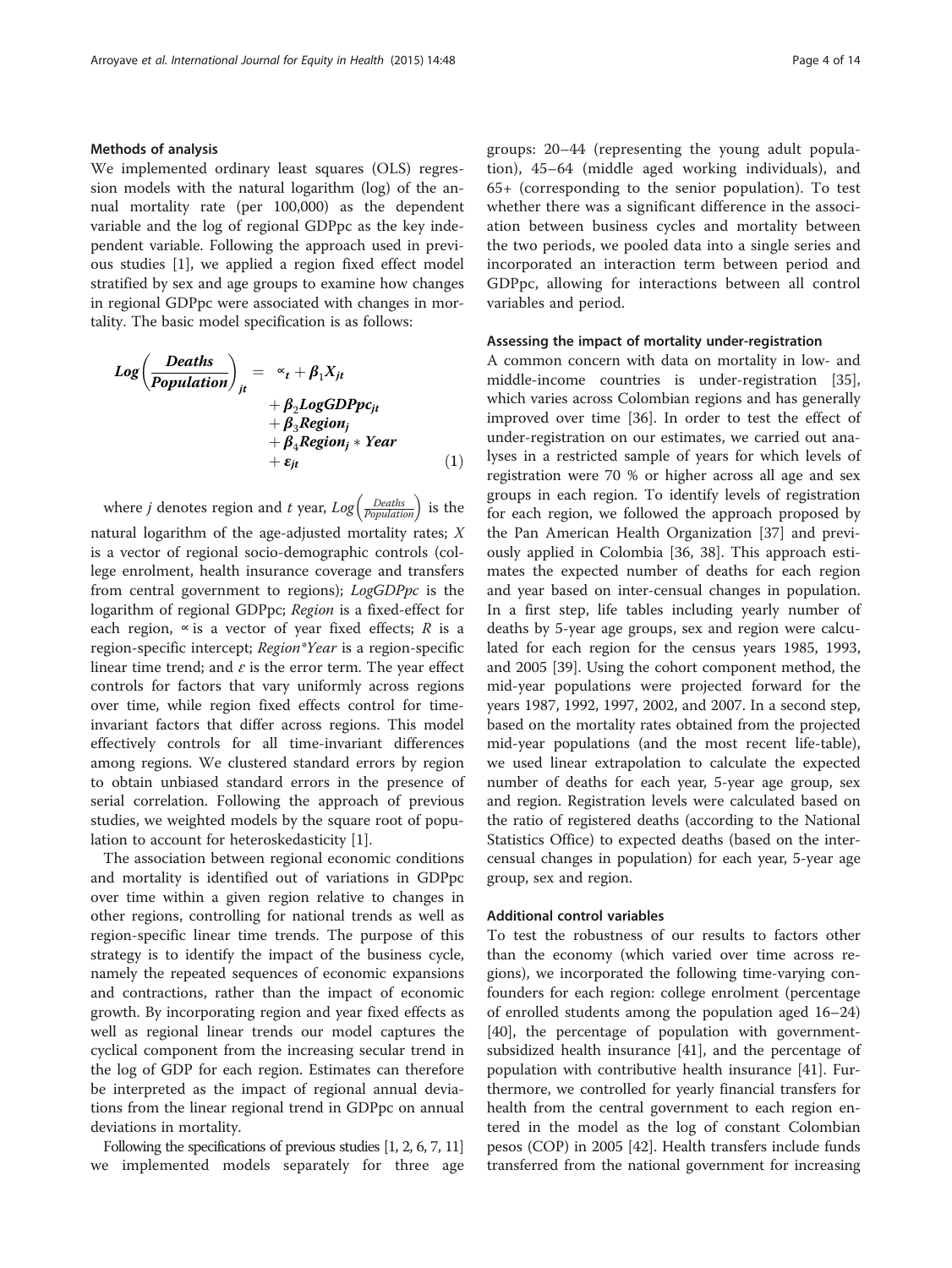<span id="page-5-0"></span>subsidized health insurance coverage, public health programs and to address the needs of the uninsured population. These transfers, however, only represent a part of the total funding for health expenditures in each region, which also include funding from regional budgets. Unfortunately, there are no detailed data on regional funding allocations for health care. These variables were chosen because they are potentially associated with mortality and not directly related to the business cycle. Unfortunately, data on these variables were only available for the second period (2000–2010), which prevented us from incorporating these controls in analyses for the period 1980–1995. However, results for the years 2000– 2010 indicate that controlling for these variables had only a very small impact on the estimates. Table 1 provides an overview of the exact definitions, source and years covered for the variables used in the models.

For comparability with earlier studies [\[1](#page-13-0), [12](#page-13-0)], we summarize results from models excluding regional trends (Table [2](#page-6-0)). In our case, however, regional linear trends are essential to capture the impact of yearly deviations from the average trend in GDPpc within each region, more closely measuring the business cycle. In addition, regional linear trends enable us to control for some of the unobserved regional variables that changed linearly over time and were not controlled for in the models. Importantly, regional linear trends may also capture some of the effect of secular improvements in under-registration, minimizing bias that these changes may introduce in the relationship between changes in GDPpc and mortality. As in previous studies [\[1, 12](#page-13-0)], we base our interpretation on estimates with linear trends, as these are considered a more stringent specification relative to models without linear trends. All analyses were conducted in SAS® version 9.2.

#### Results

Table [3](#page-6-0) shows means and standard deviations of regional age-standardized mortality rates by sex, age-group and

period. As expected, mortality rates were higher for men than for women, and they increased steadily with age. Mortality rates decreased from the first period to the second for each sex and age group. The Table also shows means and standard deviations of regional per capita GDP and control variables. Average regional per capita GDP increased by about 70 % between the first and the second period. Colleague enrollment rates were around 17 % in both periods, and on average around 75 % of the population in each region had some form of health insurance.

Figure [1](#page-7-0) shows growth in GDPpc during the years 1980–2010 for the five largest regions in Colombia. While there are common periods of recessions and booms, there were large variations in economic output across these regions, suggesting that there is sufficient variation to identify the effect of GDPpc on mortality.

Table [4](#page-7-0) shows estimates from equation 1 for mortality at ages 20–44 separately by sex. As the results suggest, GDPpc was not significantly associated with mortality at ages 20–44 in the period 1980–1995 (column 1). In contrast, during the period 2000–2010, a one-point percentage increase in GDPpc was associated with a 0.03 % decline in male mortality at ages 20–44, and a 0.005 % decline in female mortality in the same age group (column 2). For women this effect was not significant at the 0.05 level when controlling for regional level confounders (column 3), while the effect was significant for men when including all controls. Table [5](#page-8-0) shows results of identical models for mortality at ages 45–64. Although the sign of the coefficients is negative in tendency, estimates were not significant suggesting that regional GDPpc was unrelated to mortality in both periods.

Table [6](#page-8-0) summarizes the results for mortality at ages 65 and older. From 1980 to 1995, a one-point percentage increase in GDPpc was associated with a 0.17 % reduction in old age male mortality (-0.1659,  $p = 0.04$ ). A similar effect was observed for females, although estimates

Table 1 Description of the yearly regional variables used in the models, Colombia 1980–2010

| Variable                                            | Period available           | Units                                                                                          | Source                                   |
|-----------------------------------------------------|----------------------------|------------------------------------------------------------------------------------------------|------------------------------------------|
| Registry of deaths [29]                             | 1979-2012                  | Number of deaths                                                                               | National Office of Statistics            |
| Population (censuses and<br>estimations) [29]       | 1985-2020                  | Inhabitants                                                                                    | <b>IDANEI</b>                            |
| GDP per capita [51]                                 | 1980-1995 and<br>2000-2013 | Constant 2005 Colombian Pesos (COP)                                                            |                                          |
| Enrolment to college [40]                           | 2000-2012                  | Percentage of enrolled students to post-secondary education<br>among the population aged 16-24 | Ministry of education                    |
| Subsidized regime - affiliated<br>population [41]   | 1995-2010                  | Percentage of population insured in the subsidized scheme over<br>total population             | National Department of<br>Planning [DNP] |
| Contributive regime - affiliated<br>population [41] | 1996-2010                  | Percentage of population insured in the contributive scheme over<br>total population           |                                          |
| Transfers to health [42]                            | 1994-2013                  | Constant 2005 Colombian Pesos (COP)                                                            |                                          |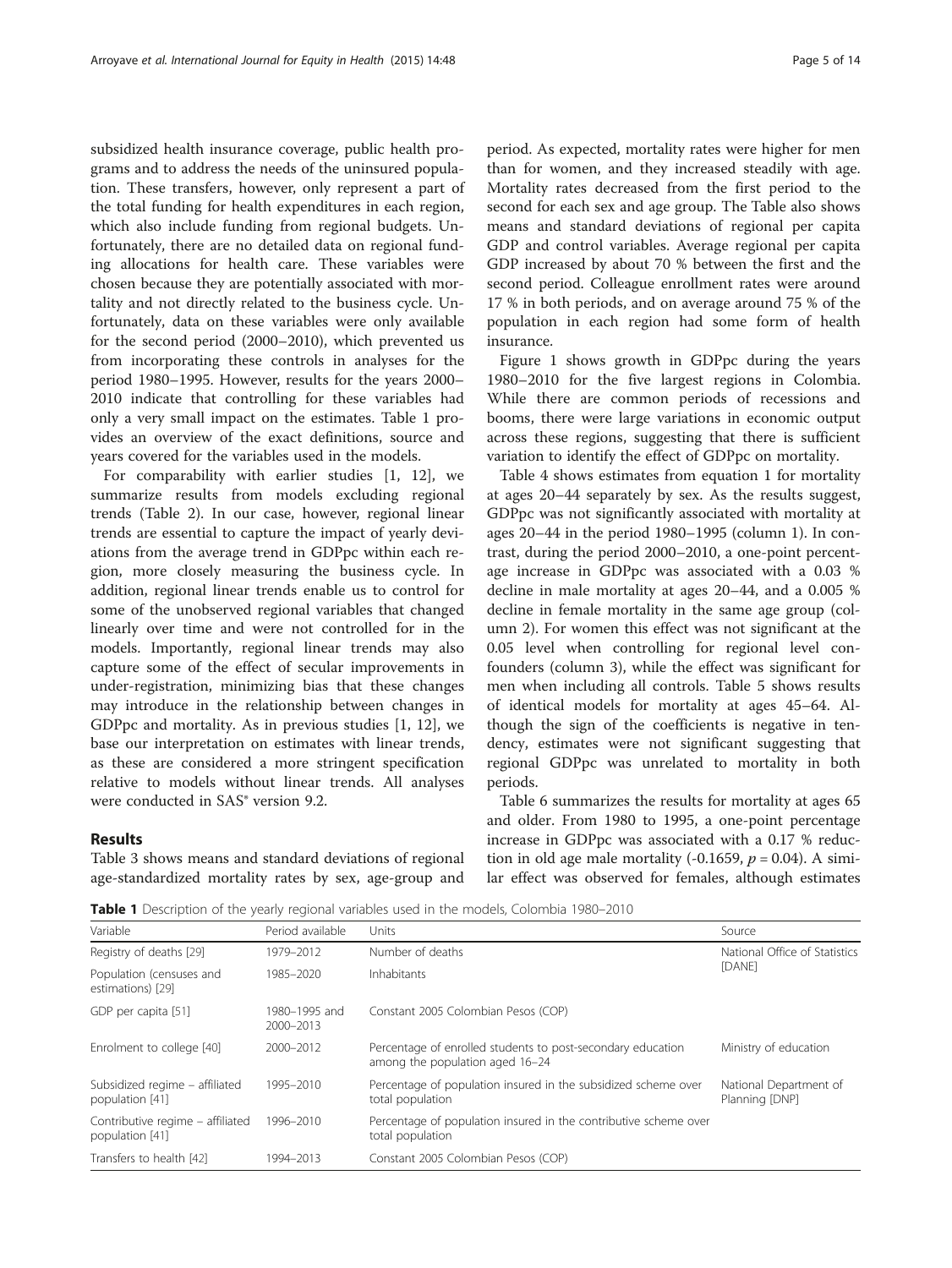|                        | Men       |           |           | Women     |           |           |  |
|------------------------|-----------|-----------|-----------|-----------|-----------|-----------|--|
|                        | Estimate  | <b>SE</b> | $p$ value | Estimate  | <b>SE</b> | $p$ value |  |
| 20-44 years            |           |           |           |           |           |           |  |
| Men                    | $-0.0031$ | 0.0149    | 0.83      | $-0.0014$ | 0.0034    | 0.68      |  |
| Women                  | $-0.0060$ | 0.0088    | 0.50      | 0.0015    | 0.0020    | 0.45      |  |
| 45-64 years            |           |           |           |           |           |           |  |
| Men                    | 0.0064    | 0.0149    | 0.67      | 0.0055    | 0.0169    | 0.75      |  |
| Women                  | $-0.0007$ | 0.0121    | 0.95      | 0.0082    | 0.0109    | 0.45      |  |
| $65+$ years            |           |           |           |           |           |           |  |
| Men                    | 0.0434    | 0.0976    | 0.66      | $-0.0211$ | 0.0842    | 0.80      |  |
| Women                  | 0.0428    | 0.0820    | 0.60      | 0.1127    | 0.0586    | 0.05      |  |
| Region dummies         | Yes       |           |           | Yes       |           |           |  |
| Year dummies           | Yes       |           |           | Yes       |           |           |  |
| Regional linear trends | No        |           |           | No        |           |           |  |

<span id="page-6-0"></span>Table 2 Association between regional Gross Domestic Product (GDP) per capita and all-cause mortality for age groups excluding regional linear trend, Colombia, 1980–2010

OLS estimates and robust standard errors (SE)

were not significant at the 0.05 level  $(-0.1115, p = 0.09)$ . In contrast, in the more recent period (2000–2010), none of the estimates were significant, suggesting that there was no relationship between regional GDPpc and mortality from 2000 to 2010.

To assess whether the association between GDPpc and mortality changed over the two periods, we pooled data for both series and implemented a set of models that included interaction terms between period and each of the variables in the models. Table [7](#page-9-0) shows the estimates of the interaction between period and GDPpc. There was no interaction between GDPpc and period for mortality at younger (20–44) or middle-ages (45– 64). In contrast, there was a significant and positive interaction between period and GDPpc for mortality at older ages among men  $(0.233, p = 0.02)$  and women

Table 3 Descriptive statistics for the periods 1980–1995 and 2000–2010, ages >20 years, Colombia

|                                                                         | 1980-1995 |                    | 2000-2010 |                    |
|-------------------------------------------------------------------------|-----------|--------------------|-----------|--------------------|
|                                                                         | Mean      | Standard deviation | Mean      | Standard deviation |
| Response variable:                                                      |           |                    |           |                    |
| Mortality rates (per 100,000 population)*                               |           |                    |           |                    |
| Men                                                                     |           |                    |           |                    |
| $20-44$ years                                                           | 75.59     | 11.22              | 68.19     | 12.21              |
| 45-64 years                                                             | 201.39    | 8.59               | 158.70    | 15.07              |
| $65+$ years                                                             | 1009.54   | 68.79              | 932.02    | 18.43              |
| Women                                                                   |           |                    |           |                    |
| 20-44 years                                                             | 24.26     | 2.65               | 18.58     | 1.60               |
| 45-64 years                                                             | 141.38    | 10.31              | 98.76     | 8.81               |
| $65+$ years                                                             | 824.00    | 54.68              | 743.92    | 13.97              |
| Explanatory variables:                                                  |           |                    |           |                    |
| Economic conditions                                                     |           |                    |           |                    |
| GDP per capita - year (constant thousands of 2005 COP: Colombian Pesos) | 4420      | 1634               | 7381      | 5022               |
| Control variables                                                       |           |                    |           |                    |
| College enrollment rate                                                 |           |                    | 17.9 %    | 17.2 %             |
| Percentage of affiliation to subsidized scheme                          |           |                    | 47.7 %    | 19.2 %             |
| Percentage of affiliation to contributive scheme                        |           |                    | 26.6 %    | 13.6 %             |
| Health transfers (constant million of 2005 COP)                         |           |                    | 101235    | 0.0022             |

\*Average age-standardized mortality rates for each sex and age group separately by period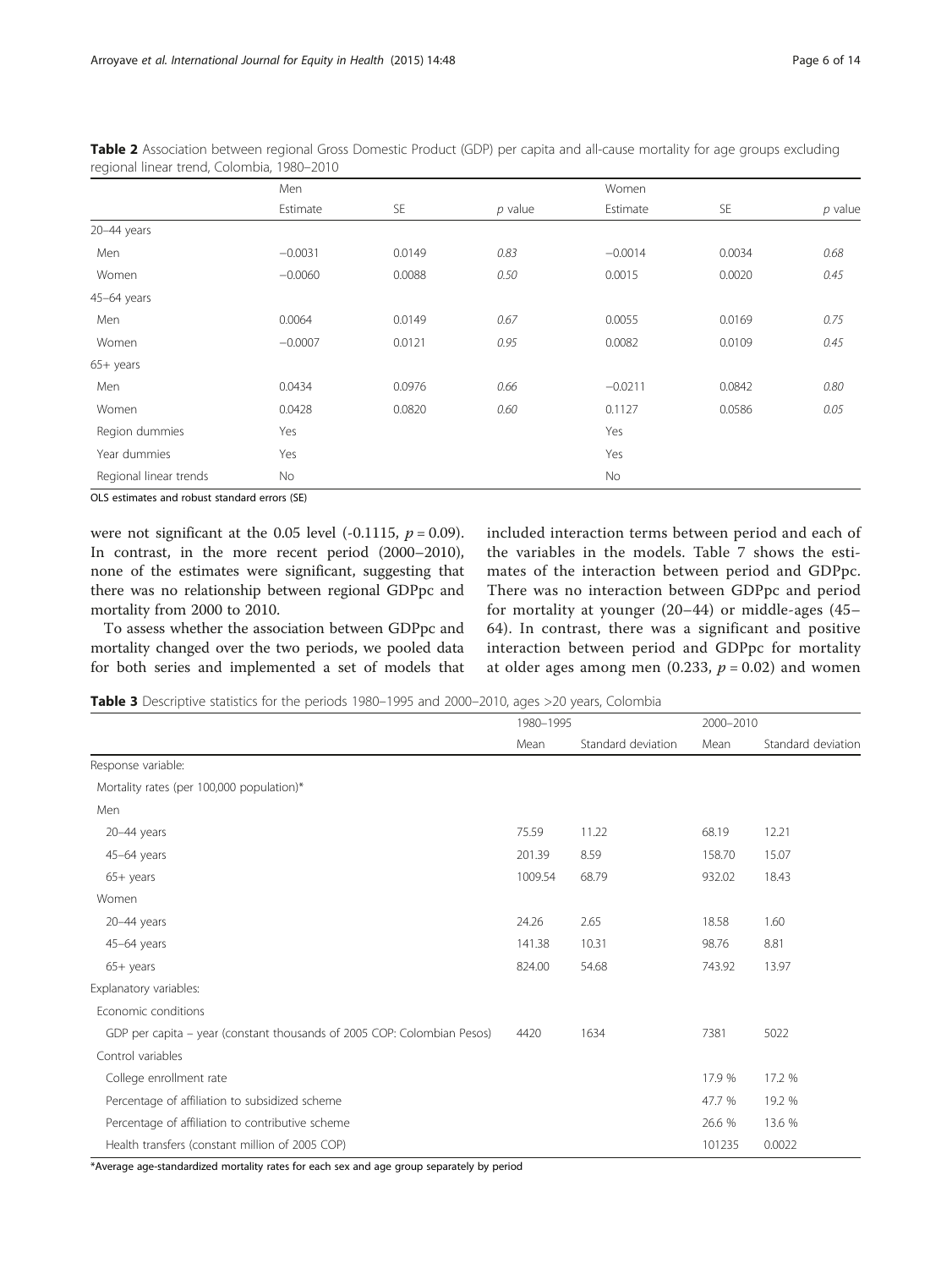<span id="page-7-0"></span>

(0.213,  $p = 0.01$ ). This suggests that old-age mortality shifted over time from being countercyclical in 1980– 1995 to being essentially unrelated to economic conditions in 2000–2010.

#### Robustness checks

A potential concern is that improvements in the coverage of death registration over time may be driving some of the relationships between GDPpc and mortality rates.

Table 4 Association between regional Gross Domestic Product (GDP) per capita and all-cause mortality at ages 20–44, Colombia, 1980–2010

|                          | 1980-1995 |           |           | 2000-2010 |           |           |           |           |           |
|--------------------------|-----------|-----------|-----------|-----------|-----------|-----------|-----------|-----------|-----------|
| $20 - 44$ years          | Model 1   |           |           | Model 1   |           |           | Model 2   |           |           |
|                          | Estimate  | <b>SE</b> | $p$ value | Estimate  | <b>SE</b> | $p$ value | Estimate  | <b>SE</b> | $p$ value |
| Men                      |           |           |           |           |           |           |           |           |           |
| Log GDP per capita       | $-0.0053$ | 0.0100    | 0.59      | $-0.0272$ | 0.0119    | 0.02      | $-0.0246$ | 0.0114    | 0.03      |
| College enrollment rate  |           |           |           |           |           |           | 0.0152    | 0.0132    | 0.25      |
| % subsidized insurance   |           |           |           |           |           |           | $-0.0038$ | 0.0135    | 0.78      |
| % contributive insurance |           |           |           |           |           |           | 0.0216    | 0.0214    | 0.31      |
| Health transfers (log)   |           |           |           |           |           |           | 0.0232    | 0.0134    | 0.08      |
| Women                    |           |           |           |           |           |           |           |           |           |
| Log GDP per capita       | $-0.0024$ | 0.0022    | 0.26      | $-0.0049$ | 0.0024    | 0.05      | $-0.0043$ | 0.0024    | 0.07      |
| College enrollment rate  |           |           |           |           |           |           | $-0.0001$ | 0.0017    | 0.93      |
| % subsidized insurance   |           |           |           |           |           |           | 0.0022    | 0.0024    | 0.36      |
| % contributive insurance |           |           |           |           |           |           | 0.0085    | 0.0049    | 0.08      |
| Health transfers (log)   |           |           |           |           |           |           | 0.0039    | 0.0015    | 0.01      |
| Region dummies           | Yes       |           |           | Yes       |           |           | Yes       |           |           |
| Year dummies             | Yes       |           |           | Yes       |           |           | Yes       |           |           |
| Regional linear trends   | Yes       |           |           | Yes       |           |           | Yes       |           |           |

OLS estimates and robust standard errors (SE)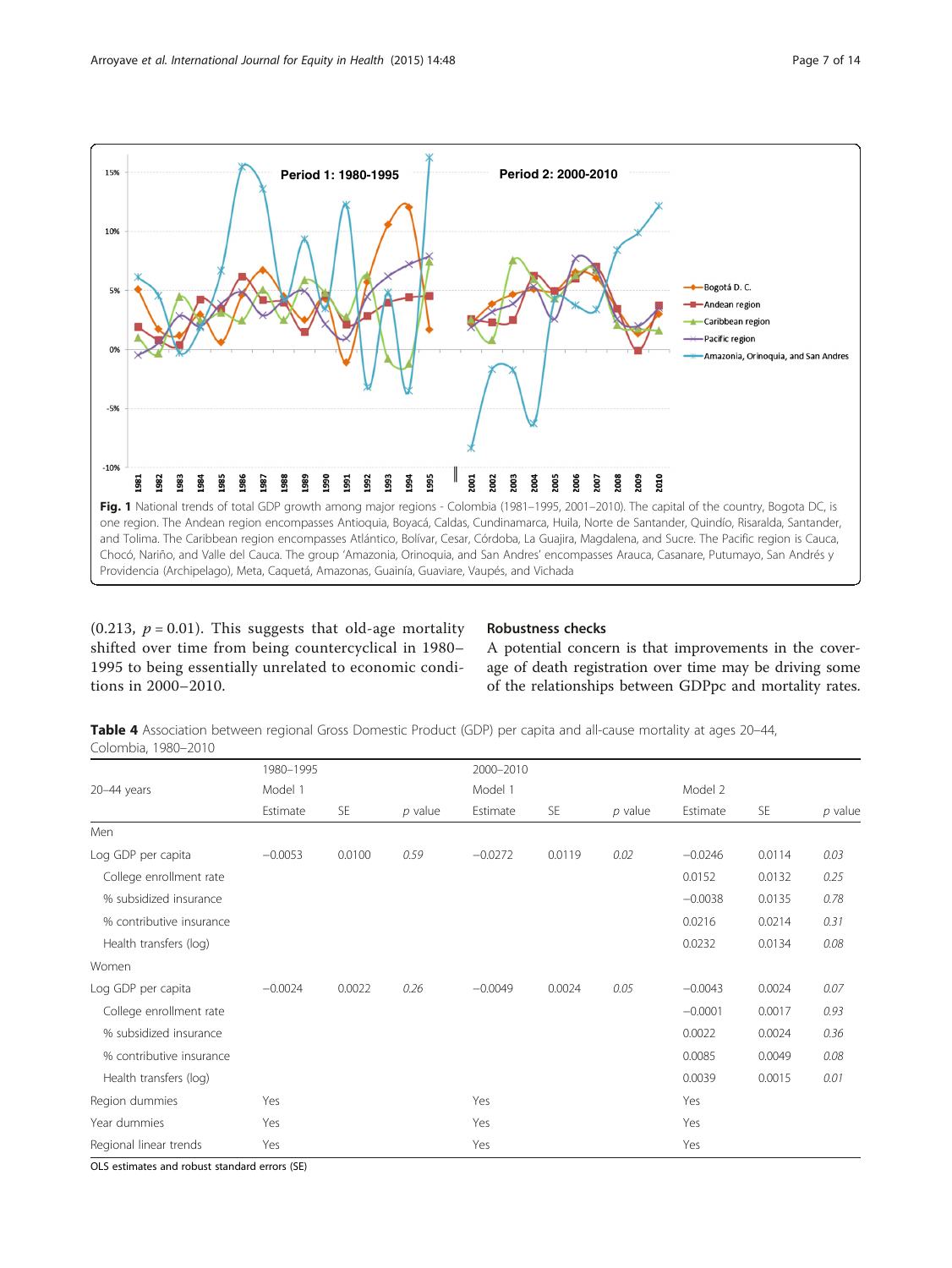|                          | 1980-1995 |        |           | 2000-2010 |           |           |           |           |           |
|--------------------------|-----------|--------|-----------|-----------|-----------|-----------|-----------|-----------|-----------|
| 45-64 years              | Model 1   |        |           | Model 1   |           |           | Model 2   |           |           |
|                          | Estimate  | SE     | $p$ value | Estimate  | <b>SE</b> | $p$ value | Estimate  | <b>SE</b> | $p$ value |
| Men                      |           |        |           |           |           |           |           |           |           |
| Log GDP per capita       | $-0.0227$ | 0.0155 | 0.14      | $-0.0038$ | 0.0137    | 0.78      | $-0.0049$ | 0.0126    | 0.70      |
| College enrollment rate  |           |        |           |           |           |           | 0.0173    | 0.0091    | 0.06      |
| % subsidized insurance   |           |        |           |           |           |           | $-0.0011$ | 0.0145    | 0.94      |
| % contributive insurance |           |        |           |           |           |           | 0.0234    | 0.0262    | 0.37      |
| Health transfers (log)   |           |        |           |           |           |           | $-0.0010$ | 0.0136    | 0.94      |
| Women                    |           |        |           |           |           |           |           |           |           |
| Log GDP per capita       | $-0.0106$ | 0.0147 | 0.47      | $-0.0011$ | 0.0085    | 0.90      | $-0.0016$ | 0.0081    | 0.84      |
| College enrollment rate  |           |        |           |           |           |           | 0.0063    | 0.0057    | 0.27      |
| % subsidized insurance   |           |        |           |           |           |           | 0.0136    | 0.0080    | 0.09      |
| % contributive insurance |           |        |           |           |           |           | $-0.0028$ | 0.0249    | 0.91      |
| Health transfers (log)   |           |        |           |           |           |           | $-0.0005$ | 0.0055    | 0.93      |
| Region dummies           | Yes       |        |           | Yes       |           |           | Yes       |           |           |
| Year dummies             | Yes       |        |           | Yes       |           |           | Yes       |           |           |
| Regional linear trends   | Yes       |        |           | Yes       |           |           | Yes       |           |           |

<span id="page-8-0"></span>Table 5 Association between regional Gross Domestic Product (GDP) per capita and all-cause mortality at ages 45–64, Colombia, 1980–2010

OLS estimates and robust standard errors (SE)

While some of these secular improvements in death registration coverage are captured by regional linear trends and time fixed effects, if GDPpc was related to death coverage registration, this would result in biased estimates of the relationship between regional GDPpc

and mortality. To assess the impact of this potential bias, we conducted a robustness checks with a restricted sample of years in each region for which registration levels were 70 % or higher across all age and sex combinations.

|  | Table 6 Association between regional Gross Domestic Product (GDP) per capita and all-cause mortality at ages 65+, Colombia, 1980-2010 |  |
|--|---------------------------------------------------------------------------------------------------------------------------------------|--|
|  |                                                                                                                                       |  |

|                          | 1980-1995 |           |           | 2000-2010 |        |           |           |           |           |
|--------------------------|-----------|-----------|-----------|-----------|--------|-----------|-----------|-----------|-----------|
| $65+$ years              | Model 1   |           |           | Model 1   |        |           | Model 3   |           |           |
|                          | Estimate  | <b>SE</b> | $p$ value | Estimate  | SE     | $p$ value | Estimate  | <b>SE</b> | $p$ value |
| Men                      |           |           |           |           |        |           |           |           |           |
| Log GDP per capita       | $-0.1659$ | 0.0820    | 0.04      | 0.0560    | 0.0454 | 0.22      | 0.0515    | 0.0474    | 0.28      |
| College enrollment rate  |           |           |           |           |        |           | $-0.1363$ | 0.0444    | 0.00      |
| % subsidized insurance   |           |           |           |           |        |           | 0.0707    | 0.0585    | 0.23      |
| % contributive insurance |           |           |           |           |        |           | 0.1683    | 0.1373    | 0.22      |
| Health transfers (log)   |           |           |           |           |        |           | 0.0054    | 0.0380    | 0.89      |
| Women                    |           |           |           |           |        |           |           |           |           |
| Log GDP per capita       | $-0.1115$ | 0.0667    | 0.09      | 0.0557    | 0.0514 | 0.28      | 0.0427    | 0.0526    | 0.42      |
| College enrollment rate  |           |           |           |           |        |           | $-0.0144$ | 0.0317    | 0.65      |
| % subsidized insurance   |           |           |           |           |        |           | 0.1365    | 0.0600    | 0.02      |
| % contributive insurance |           |           |           |           |        |           | 0.1901    | 0.1303    | 0.14      |
| Health transfers (log)   |           |           |           |           |        |           | $-0.0059$ | 0.0283    | 0.84      |
| Region dummies           | Yes       |           |           | Yes       |        |           | Yes       |           |           |
| Year dummies             | Yes       |           |           | Yes       |        |           | Yes       |           |           |
| Regional linear trends   | Yes       |           |           | Yes       |        |           | Yes       |           |           |

OLS estimates and robust standard errors (SE)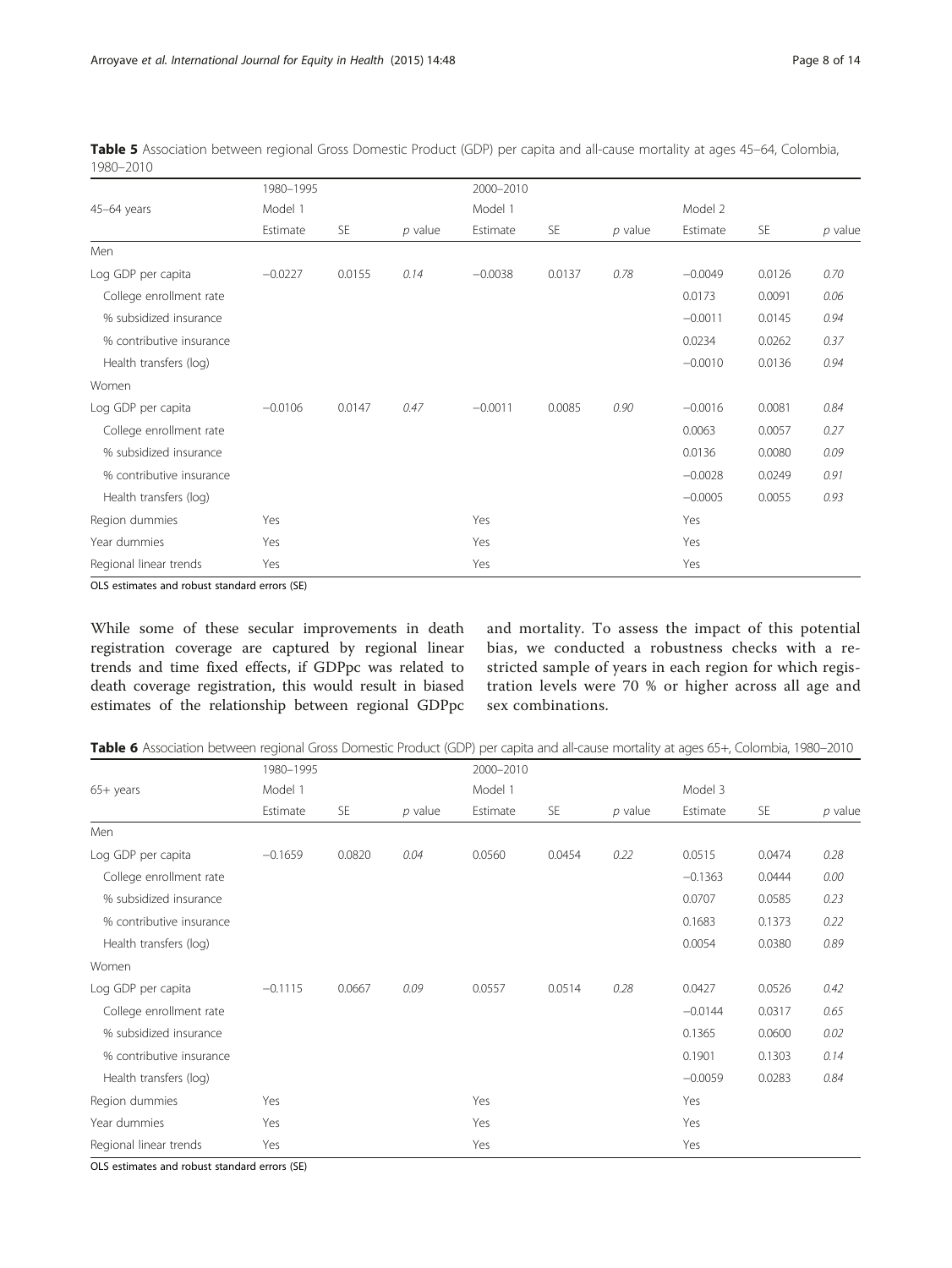|                        | Men       |           |           | Women     |           |           |
|------------------------|-----------|-----------|-----------|-----------|-----------|-----------|
|                        | Estimate  | <b>SE</b> | $p$ value | Estimate  | <b>SE</b> | $p$ value |
| 20-44 years            |           |           |           |           |           |           |
| Log GDPpc * Period     | $-0.0124$ | 0.0202    | 0.54      | $-0.0018$ | 0.0044    | 0.69      |
| Log GDPpc (Period 1)   | $-0.0044$ | 0.0101    | 0.66      | $-0.0024$ | 0.0022    | 0.26      |
| 45-64 years            |           |           |           |           |           |           |
| Log GDPpc * Period     | 0.0168    | 0.0254    | 0.51      | 0.0167    | 0.0189    | 0.38      |
| Log GDPpc (Period 1)   | $-0.0230$ | 0.0156    | 0.14      | $-0.0107$ | 0.0145    | 0.46      |
| 65+ years              |           |           |           |           |           |           |
| Log GDPpc * Period     | 0.2327    | 0.1017    | 0.02      | 0.2126    | 0.0774    | 0.01      |
| Log GDPpc (Period 1)   | $-0.1665$ | 0.0820    | 0.04      | $-0.1125$ | 0.0664    | 0.09      |
| Region dummies         | Yes       |           |           | Yes       |           |           |
| Year dummies           | Yes       |           |           | Yes       |           |           |
| Regional linear trends | Yes       |           |           | Yes       |           |           |

<span id="page-9-0"></span>Table 7 Association between regional Gross Domestic Product per capita (GDPpc) and all-cause mortality between periods, interaction term, Colombia, 1980–2010

OLS estimates and robust standard errors (SE); estimates are for the impact of a one-point increase in the log of GDPpc on mortality; variables included in each model are listed but their estimates are omitted from table

The variable Period was coded 0 for the years 1980-1995 and 1 for the years 2000-2010. The coefficient for the term 'Interaction: Log GDPpc \* Period' thus refers to the interaction between the variables Log GDPpc and Period. The coefficient for the variable Log GDPpc refers to the effect of GDPpc on mortality in the first period (1980–1995)

Table [8](#page-10-0) shows overall average levels of registration for each region across all years, sex and age groups in each period. Regions with no years with levels of registration of at least 70 % in all age and sex groups are excluded from the restricted sample. The final sample includes 12 regions in period 1 and 13 regions in period 2. Table [8](#page-10-0) shows that coverage of death registration gradually increased over the study period. Between 1980–1995 and 2000–2010, average levels of registered deaths increased from 60.8 to 73.1 %. At the same time, levels of registration improved in 18 out of 25 regions over time. As a sensitivity analysis, Table [9](#page-11-0) shows the results of models that restrict the sample to years of coverage in the registration of deaths of at least 70 % in all sex and age groups in a given period. For comparison purposes, estimates from this restricted sample are presented alongside estimates for the full sample of all regions and years. To better illustrate differences, Fig. [2](#page-12-0) also plots estimates from Table [9](#page-11-0) and incorporates 95 % Confidence Intervals for each estimate.

The first point to note is that estimates from the restricted sample are less precise than estimates from the full sample, reflecting the smaller sample size in the restricted sample. A second point to note is that there are no significant differences between estimates for the restricted sample and estimates for the full sample for any of the sub-groups. In most cases, estimates for the restricted and full sample are in fact very close if one considers the uncertainty around some of these estimates. Nevertheless, there are two exceptions in the second period: the estimate for men ages 20–44 is negative and

significant for the full sample, but it is close to zero and non-significant in the restricted sample. For males ages 65+ (bottom bars of the Figure, left Panel), the estimate is positive but not significant in the full sample; while it is also positive in the restricted sample, the estimate is larger and approaches statistical significance at the 0.05 level for the restricted sample. For all other sub-groups, estimates for the restricted and full sample are in fact very close.

#### **Discussion**

#### Summary

The purpose of this study was to assess the relationship between business cycles and mortality in Colombia during two periods. Contrary to some studies in highincome countries, we found no evidence of procyclical mortality in Colombia. We found some evidence that mortality at older ages was countercyclical from 1980 to 1995, but there was no relationship between GDPpc and mortality for older ages from 2000 to 2010, suggesting that old age mortality may have changed from being countercyclical to being unrelated to the business cycle. Likewise, mortality at ages 20–44 was unrelated to GDPpc from 1980 to 1995, but it was countercyclical from 2000 to 2010, although the two estimates were not significantly different from each other.

#### Explanation of results

Our findings for mortality at the younger ages (20–44), and especially for men, contrast with results from most studies in high-income countries suggesting that mortality for this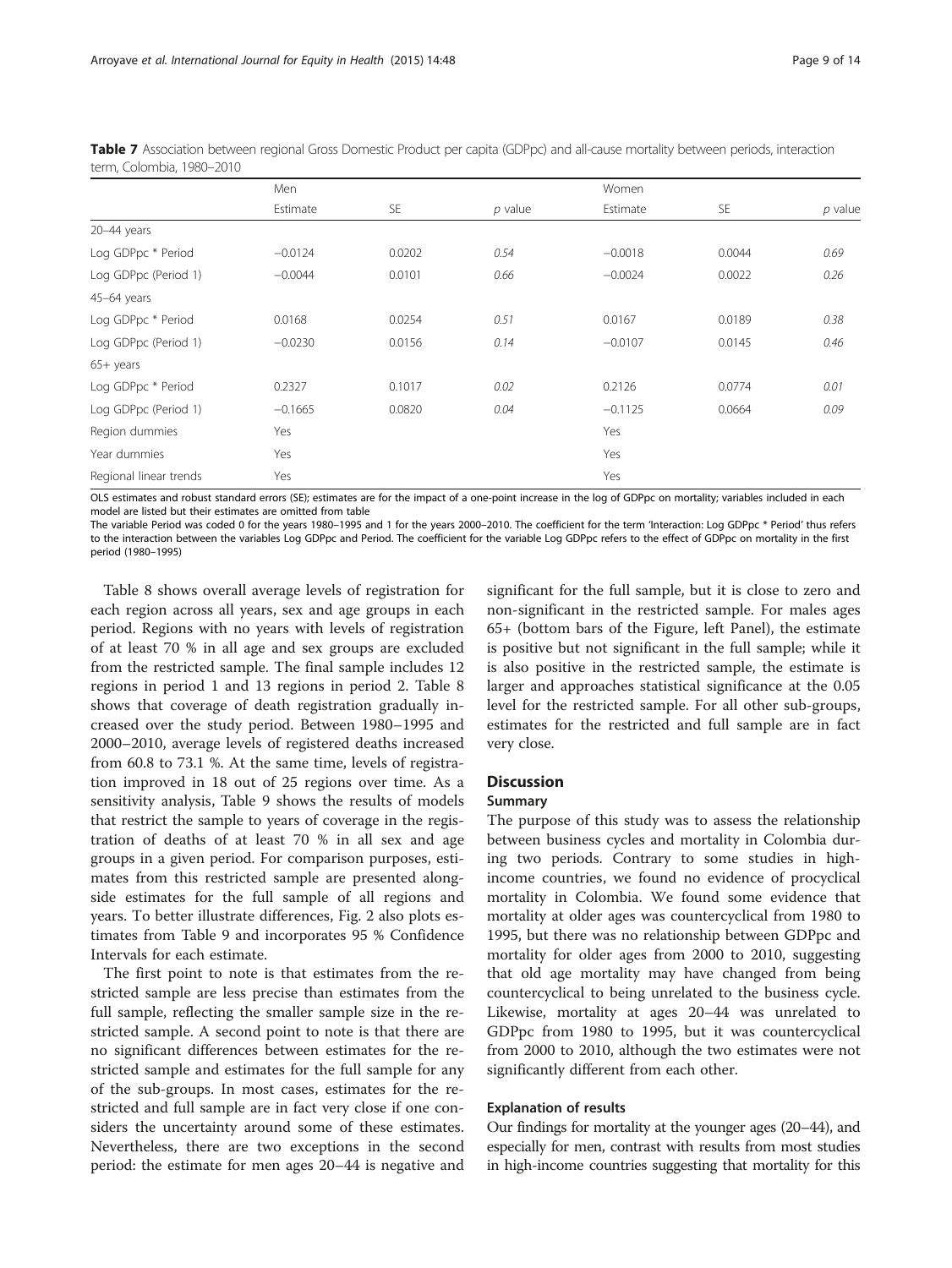(i) Overall, coverage of death registration gradually increased over the study period. Between 1980–1995 and 2000–2010, average levels of registered deaths increased from 60.8 to 73.1 %. At the same time, levels of registration improved in 18 out of 25 regions over time. The restricted subsample includes 12 regions in period 1 (Bogotá, Boyacá, Caldas, Caquetá, Cauca, Huila, Nariño, Norte de Santander, Quindío, Risaralda, Santander, and Valle) and 13 regions in period 2 (Atlántico, Bogotá, Boyacá, Caldas, Cundinamarca, Huila, Meta, Norte de Santander, Quindío, Risaralda, Santander, Valle, and Arauca). (iii) We allowed regions with levels of registration higher than 70 % in some -but not all- of the years to contribute to the restricted sample, but only for the years in which they had registration of 70 % of higher. For example, in period 1 Bogota had registration coverage above 70 % for years 1980–1994, but not in 1995. We therefore included only years 1980–1994 for Bogota and excluded 1995. (iv) Even if some regions had average levels of registration higher than 70 %, they had no years for which registration levels were above 70 % in all sex and age groups for at least one year, and therefore were not included in the restricted sample, e.g., Atlántico in the first period.(v) Likewise, some regions had average levels of registration lower than 70 % (e.g., Caquetá, 44 % in the first period), yet they had at least one year for which registration was higher than 70 % in all sex and age groups, and were therefore part of the restricted sample in those years

results for Colombia and high-income countries may also be due to differences in the period of study, as well as the fact that we use GDP per capital as indicator of economic conditions, while several studies in the US and Europe use unemployment rates. We found that the economic expansions were associated with decreased old age mortality from 1980 to 1995, whereas old-age mortality was unrelated to the regional economy from 2000 to 2010. This finding is in line with recent evidence that the association between the business cycle and mortality shows some instability over time. For the US, recent findings by Ruhm [\[12](#page-13-0)] suggest that a potential explanation for the emergence of counter-cyclical cancer mortality in recent years is the increasing importance of financial resources in receiving sophisticated and expensive therapies. In Colombia, financial resources may have been more important to access sophisticated and expensive therapies in the first period, during which health insurance coverage was limited. In contrast, in the second period, the expansion of health insurance coverage [\[24](#page-14-0), [25](#page-14-0)] implies that individuals may more easily have access to these therapies irrespective of the business cycle. This may explain the shift from countercyclical to acyclical mortality for older males between the first and second period.

age group is generally procyclical [\[1, 2, 5, 8](#page-13-0)]. This discrepancy may be due to differences in the distribution of causes of death. However, in the US, for example, pro-cyclical mortality is especially pronounced for mortality from cardiovascular disease, homicide and (vehicle) accidents, which are also leading causes of death in Colombia [\[43\]](#page-14-0). Another explanation for the discrepant findings is a difference in the association between business cycles and specific causes of death. Our analysis only focused on total mortality given the poor quality of data on specific causes, but a potential hypothesis is that mortality from these leading causes of death is not procyclical in Colombia. Differences between

Our findings are at odds with a previous study showing that infant mortality in Colombia increased when economic conditions improved [\[44](#page-14-0)]. However, our study focused on mortality at ages 20 years and above, which may show a different association with business cycles than infant mortality. The finding that infant mortality is pro-cyclical has been shown to be partly attributable to selection (compositional changes in the pool of mothers conceiving during recessions and booms). For example, in the US, African-American mothers of children born during times of high unemployment tend to be more educated than African-American mothers of children born during low unemployment, which contributes to lower mortality during recessions [[45\]](#page-14-0). While changes in behavior may also be part of the mechanism leading to lower infant mortality during recessions, this illustrates the fact that the mechanisms underlying the relationship

<span id="page-10-0"></span>Table 8 Average levels of registration of the mortality database for all regions, Colombia, 1980–2010

| Region                               | 1980-1995 | 2000-2010 |
|--------------------------------------|-----------|-----------|
| Antioquia                            | 43.6 %    | 47.7 %    |
| Atlántico                            | 70.4 %    | 83.7 %    |
| Bogotá                               | 89.4 %    | 97.7 %    |
| Bolívar                              | 69.7 %    | 69.6 %    |
| Boyacá                               | 93.8 %    | 86.2 %    |
| Caldas                               | 87.0 %    | 95.4 %    |
| Caquetá                              | 59.1 %    | 72.5 %    |
| Cauca                                | 72.2 %    | 74.3 %    |
| Cesar                                | 48.7 %    | 80.0 %    |
| Córdoba                              | 48.4 %    | 64.5 %    |
| Cundinamarca                         | 79.3 %    | 86.3 %    |
| Chocó                                | 44.0 %    | 58.7 %    |
| Huila                                | 90.2 %    | 91.5 %    |
| La Guajira                           | 25.9 %    | 47.6 %    |
| Magdalena                            | 48.6 %    | 79.7 %    |
| Meta                                 | 54.9 %    | 84.9 %    |
| Nariño                               | 79.1 %    | 83.0 %    |
| Norte de Santander                   | 85.5 %    | 86.6 %    |
| Quindío                              | 76.4 %    | 89.2 %    |
| Risaralda                            | 87.4 %    | 95.6 %    |
| Santander                            | 86.6 %    | 90.1 %    |
| Sucre                                | 56.5 %    | 68.4 %    |
| Tolima                               | 72.0 %    | 83.3 %    |
| Valle                                | 89.9 %    | 98.2 %    |
| Arauca                               |           | 83.6 %    |
| Casanare                             |           | 59.4 %    |
| Putumayo                             |           | 60.8 %    |
| San Andrés y Providencia Archipelago |           | 48.8 %    |
| Amazonía                             |           | 55.6 %    |
| Independent territories              | 36.0 %    |           |
| Colombia                             | 60.8 %    | 73.1 %    |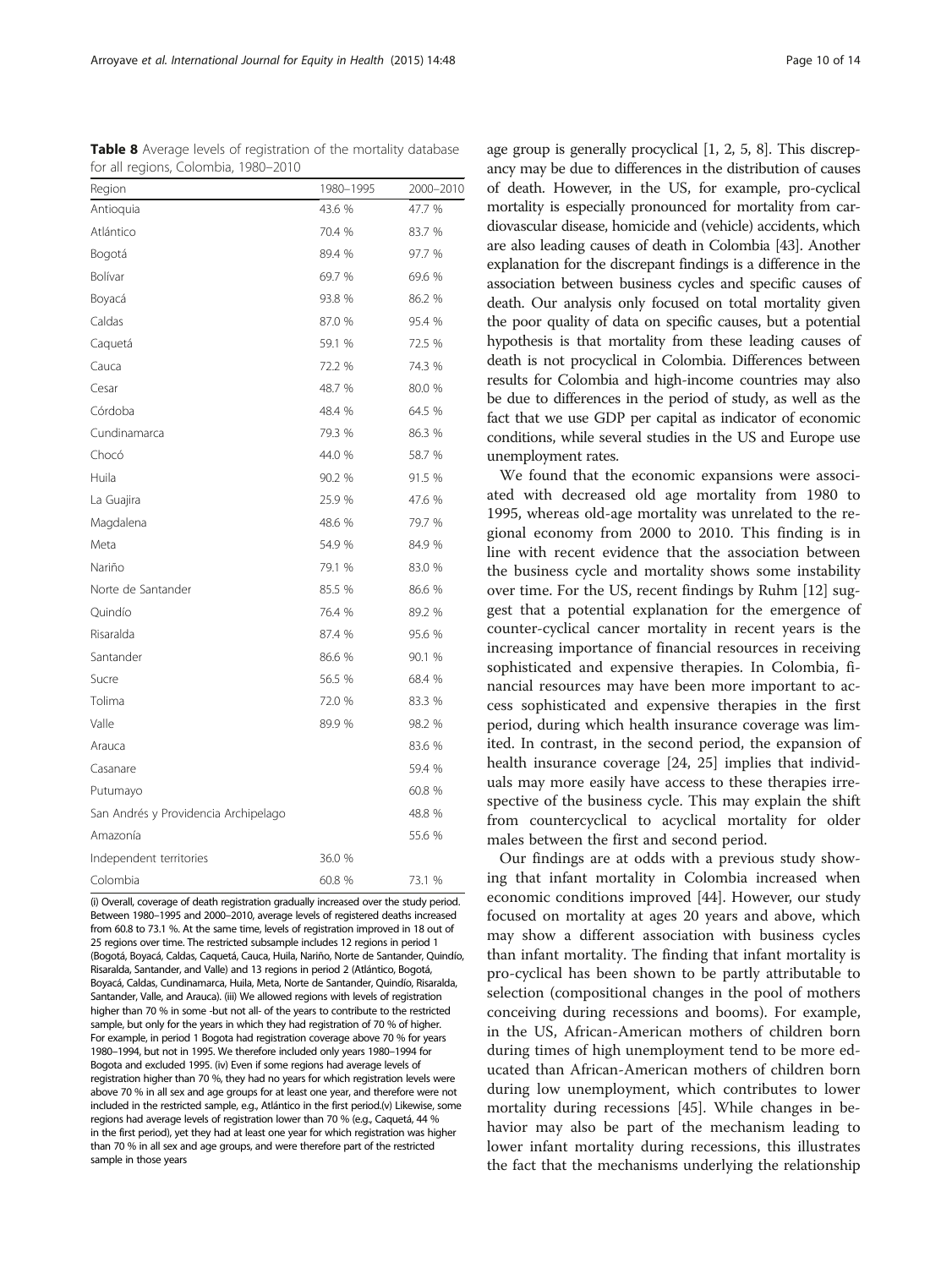| all-cause mortality for sex and age groups, Colombia, 1980–2010 |            |           |         |            |                         |         |            |        |           |            |                         |           |  |  |
|-----------------------------------------------------------------|------------|-----------|---------|------------|-------------------------|---------|------------|--------|-----------|------------|-------------------------|-----------|--|--|
| Log GDP                                                         |            | 1980-1995 |         |            |                         |         |            |        | 2000-2010 |            |                         |           |  |  |
| per capita                                                      | Full       |           |         |            | Registration $> = 70$ % |         | Full       |        |           |            | Registration $> = 70$ % |           |  |  |
|                                                                 | 25 regions |           |         | 12 regions |                         |         | 29 regions |        |           | 13 regions |                         |           |  |  |
|                                                                 | Estimate   | <b>SE</b> | p value | Estimate   | <b>SE</b>               | p value | Estimate   | SE     | p value   | Estimate   | <b>SE</b>               | $p$ value |  |  |
| 20-44 years                                                     |            |           |         |            |                         |         |            |        |           |            |                         |           |  |  |
| Men                                                             | $-0.0053$  | 0.0100    | 0.59    | 0.0299     | 0.0203                  | 0.14    | $-0.0272$  | 0.0119 | 0.02      | $-0.0028$  | 0.0167                  | 0.87      |  |  |
| Women                                                           | $-0.0024$  | 0.0022    | 0.26    | 0.0038     | 0.0050                  | 0.44    | $-0.0049$  | 0.0024 | 0.05      | $-0.0025$  | 0.0048                  | 0.61      |  |  |
| $45-64$ years                                                   |            |           |         |            |                         |         |            |        |           |            |                         |           |  |  |
| Men                                                             | $-0.0227$  | 0.0155    | 0.14    | 0.0055     | 0.0358                  | 0.88    | $-0.0038$  | 0.0137 | 0.78      | $-0.0100$  | 0.0293                  | 0.73      |  |  |
| Women                                                           | $-0.0106$  | 0.0147    | 0.47    | $-0.0208$  | 0.0196                  | 0.29    | $-0.0011$  | 0.0085 | 0.90      | $-0.0128$  | 0.0150                  | 0.39      |  |  |
| $65+$ years                                                     |            |           |         |            |                         |         |            |        |           |            |                         |           |  |  |
| Men                                                             | $-0.1659$  | 0.0820    | 0.04    | $-0.1554$  | 0.1328                  | 0.24    | 0.0560     | 0.0454 | 0.22      | 0.1585     | 0.0830                  | 0.06      |  |  |
| Women                                                           | $-0.1115$  | 0.0667    | 0.09    | $-0.1216$  | 0.0905                  | 0.18    | 0.0557     | 0.0514 | 0.28      | 0.0728     | 0.0614                  | 0.24      |  |  |

<span id="page-11-0"></span>Table 9 Sensitivity analysis for under-registration for the association between regional Gross Domestic Product (GDP) per capita and as Calambia, 1980–2010

OLS Estimates and robust standard errors (SE). All models adjusted by region dummies, year dummies, and regional linear trends

between business cycles and mortality may differ by age and cause of death.

Although for most sub-groups our analyses restricted to regions with higher levels of registration yielded similar estimates as those for the full sample, differences in estimates for young (20–44) and older men (65+) deserve some explanation. Some of this difference may be due to the smaller sample size and higher standard errors in the restricted sample analysis. Nevertheless, it appears that the estimates for the restricted sample are in tendency more positive than estimates for the entire sample. This pattern may be due to compositional differences between the full and restricted sample. Overall, the restricted sample contains regions from all major geographical zones (Caribbean, Pacific, Andean, and Western plains), but regions in this restricted sample are slightly more affluent than regions excluded due to their lower registration levels. Average GPDpc is 15 to 22 % higher in regions with registration higher than 70 % as compared to the other regions (4841 thousand Pesos in the regions with higher registration versus 4180 thousand Pesos in those with lower registration-levels in the first period, versus a difference of 8262 thousand Pesos to 6759 thousand Pesos in the second period). This may imply that estimates from the restricted sample capture the relationship between business cycles and mortality in regions that are at a relatively higher level of economic development. This is consistent with previous evidence suggesting that mortality is procyclical in highly developed regions but countercyclical in less developed regions within Mexico [\[15](#page-13-0)].

#### Limitations

Some limitations should be considered in our study. A major concern is the under-registration of mortality in many regions of Colombia [[36\]](#page-14-0), which we addressed by restricting the sample in sensitivity analyses to regions that had relatively high registration coverage in all years (Table 9). These results yielded mixed results. On the one hand, although standard errors are very large, estimates were in tendency similar to those we observed for the full sample in two ways: first, we found no evidence of procyclical mortality in any group or period as it has been observed for high-income countries. Second, there is an indication of a changing relationship between GDP and mortality at ages 65+ between the first and the second period. On the other hand, the large uncertainly around these estimates suggest that some caution should be exercised given the potential that changes in underregistration might remain important. Although we found no correlation between the business cycles and rates of under-registration, estimates of under-registration may be imperfect and a full assessment requires a more detailed study.

We used GDPpc as a proxy for macro-economic conditions in our study. Unfortunately, there are no reliable time series on unemployment rates at the regional level covering sufficiently extended periods. Estimates are therefore not directly comparable to estimates from earlier studies in high-income countries which primarily have used unemployment rates as indicators of macroeconomic conditions [[2](#page-13-0), [8, 10, 11, 18\]](#page-13-0), sometimes controlling for GDP [\[1, 4, 5\]](#page-13-0). Yet, while unemployment rates may be the preferred measure of the business cycle in high-income countries, unemployment rates are often considered a poor measure of the business cycle in less developed countries. Similar to their Mexican counterparts [[15\]](#page-13-0), Colombian workers can experience changes in earnings but continue to be classified as employed because of the large share of the work force in self-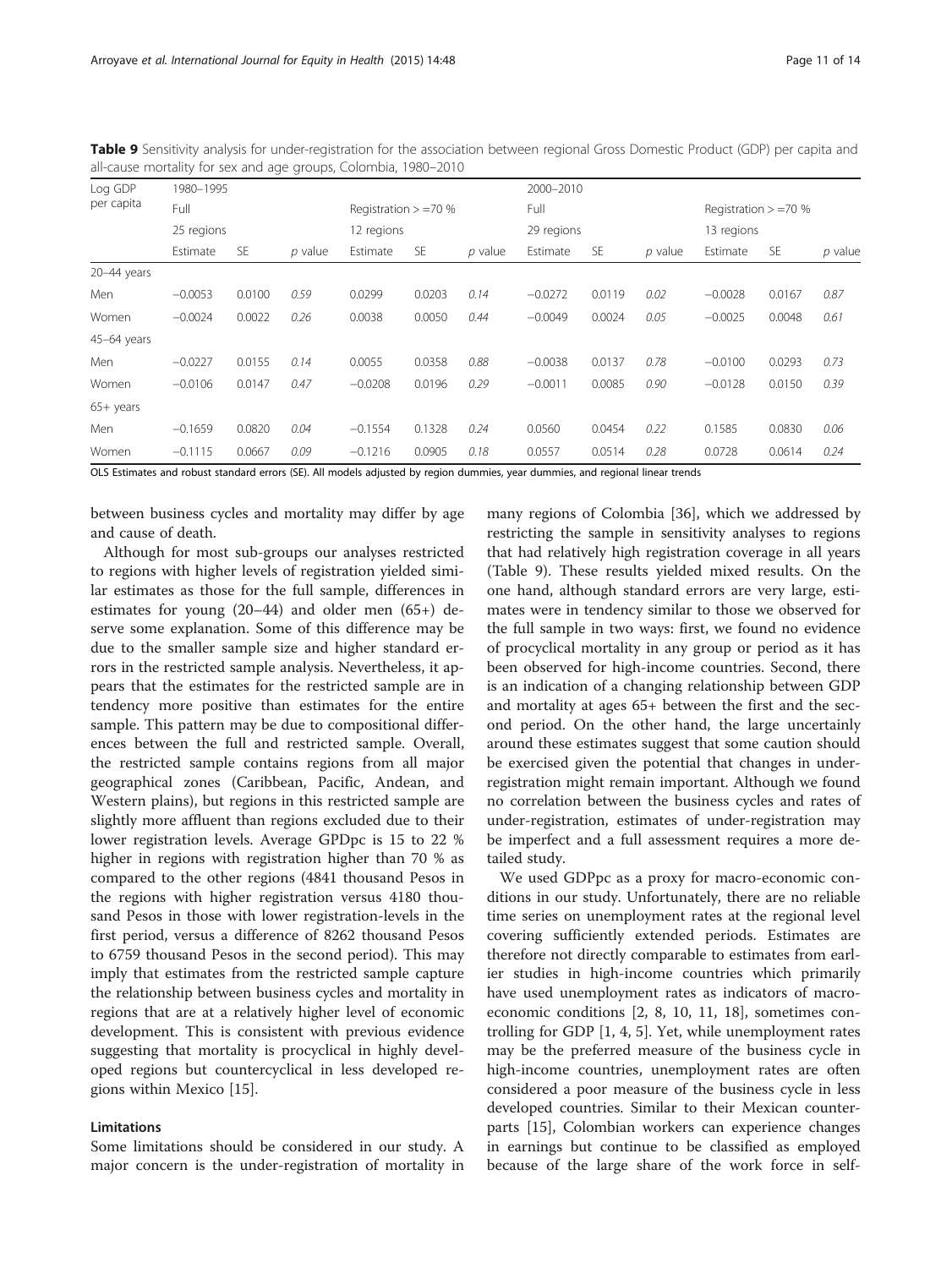<span id="page-12-0"></span>

employment, and the fact that many laid-off workers quickly turn to self- or part-time employment in the absence of unemployment benefits [[46](#page-14-0)]. This relates also to the fact that a large share of workers are in the informal sector (60 % in 2009 [[47\]](#page-14-0)) [\[46](#page-14-0), [48\]](#page-14-0), with a changing proportion over time, making it difficult to use a common definition of unemployment over an extended period. Although informal sector [[49](#page-14-0)]. Informal sector workers lack regular social benefits and do not contribute social security contributions [\[46\]](#page-14-0), they represent an important share of the Colombian economy making it difficult to quantify in unemployment statistics based on survey data.

We incorporated controls for regional variables such as college enrolment, health insurance coverage and transfers from central government to regional areas. Unfortunately we were only able to obtain reliable data on these regional variables for the period 2000–2010 (see Table [1\)](#page-5-0). As a result, we were unable to directly control for regional factors that may have affected mortality in the period 1980–1995. However, we expect fixed effects for calendar years to control for unmeasured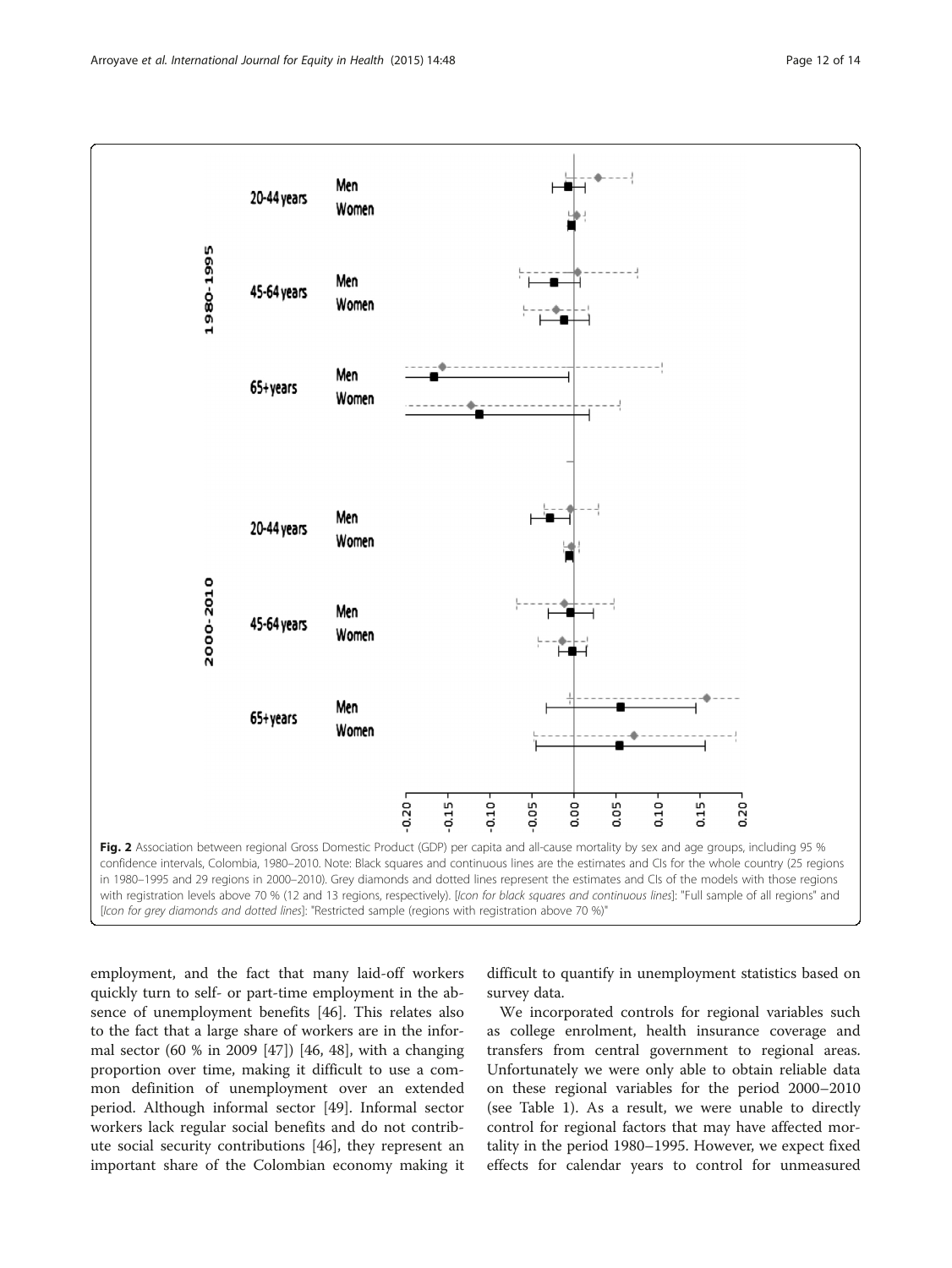<span id="page-13-0"></span>confounders that varied systematically across all regions. In addition, region-specific time trends control for factors linearly associated with mortality in each region. Although we cannot discard the possibility that unmeasured factors could have influenced our results, it is reassuring that associations for the period 2000– 2010 were largely unchanged after incorporating a wider set of regional control variables.

We found that increasing coverage for subsidized health insurance as well as health transfers were associated with increased mortality at ages 45–64 (Table [5](#page-8-0)) and 65+ (Table [6](#page-8-0)). In the context of our region and year fixed effect models, this implies that regions that had a faster increase in subsidized health insurance coverage between 2000 to 2010 experienced higher mortality increases than regions that had slower increases in insurance coverage. Although this seems counterintuitive, the rates of expansion of subsidized health insurance as well as transfers from the government were selective with worse-off regions being the focus of larger efforts towards expanding coverage [[49\]](#page-14-0). Increases in coverage may thus have been larger in less healthy regions, so that they do not necessarily reflect the causal impact of increasing insurance coverage. Thus, while useful as a control variable, it is difficult to interpret estimates of health insurance coverage in our models as evidence of a causal effect of increasing health insurance coverage. In fact, the existing evidence suggests that increased access to subsidized health insurance in Colombia is associated with reduced infant mortality [\[50](#page-14-0)] and improved adult health [17].

#### Conclusions

Notwithstanding the limitations of registry data in lowand middle-income countries, our results suggest that contrary to some studies in high-income countries, there is no evidence of procyclical mortality in Colombia. In contrast, we find evidence that mortality at older ages was countercyclical from 1980–1995. However, business cycles and mortality appear to be unrelated in the more recent period also among the more affluent regions with better mortality registries.

#### Abbreviations

GDP: Gross domestic product; GDPpc: Gross domestic product per capita; OLS: Ordinary least squares.

#### Competing interests

Ivan Arroyave was supported by the European Union Erasmus Mundus Partnerships Program Erasmus-Columbus (Eracol), and researcher grants from the Rotterdam Global Health Initiative (RGHI), and the Direction of Research of the Universidad CES, Medellin-Colombia (grant No 2012DI09). Mauricio Avendano and Philipp Hessel were supported by a Starting Researcher grant from the European Research Council (ERC grant No 263684). Mauricio Avendano was additionally supported by the National Institute on Aging (grants R01AG040248 and R01AG037398), a fellowship from the Erasmus University, and the McArthur Foundation Research Network on Ageing.

The sponsors of the authors had no role in study design, data collection, data analysis, interpretation of the results, or writing of the report. There was no financial support for this work that could have influenced its outcome. The authors are pleased to declare that they have no competing interests.

#### Authors' contributions

IA was the leading author and developed the article idea, constructed and analyzed the data set, and wrote drafts of article. PH participated in the design of the study, the interpretation of the results as well as the writing of the manuscript. AB contributed to interpretation of results and commented on all drafts. JR carried out the adjustment for under-registration. DC contributed to the quantitative analysis and commented on all drafts of the article. MA analyzed data, wrote sections of the article, and contributed to the coordination of all steps of the analysis and article preparation. All authors are aware that the manuscript is being submitted to the journal. All authors read and approved the final manuscript.

#### Author details

<sup>1</sup>Department of Public Health, Erasmus University Medical Center, Dr. Molewaterplein 50, GE 3015 Rotterdam, The Netherlands. <sup>2</sup>National School of Public Health, University of Antioquia, Calle 62 N° 52-59, Medellín, Colombia. <sup>3</sup> London School of Economics and Political Science, LSE Health and Social Care, Cowdray House Houghton Street, London WC2A 2AE, UK. <sup>4</sup>Department of Social and Behavioral Sciences, Harvard School of Public Health, 677 Huntington Avenue, Boston, MA 02115, USA. <sup>5</sup>Pontificia Universidad Javeriana, Carrera 7 # 40-62, DC 11001000 Bogotá, Colombia. <sup>6</sup>Faculty of Medicine, Universidad CES, Calle 10A # 22-04, Medellín, Colombia.

#### Received: 7 July 2014 Accepted: 15 May 2015 Published online: 27 May 2015

#### References

- 1. Ruhm CJ. Are recessions good for your health? Q J Econ. 2000;115(2):617–50. 2. Neumayer E. Recessions lower (some) mortality rates: evidence from
- Germany. Soc Sci Med. 2004;58(6):1037–47.
- 3. Johansson E. A note on the impact of hours worked on mortality in OECD countries. Eur J Health Econ. 2004;5(4):335–40.
- 4. Tapia-Granados JA. Recessions and mortality in Spain, 1980–1997. Eur J Population. 2005;21(4):393–422.
- 5. Gerdtham UG, Ruhm CJ. Deaths rise in good economic times: evidence from the OECD. Econ Hum Biol. 2006;4(3):298–316.
- 6. Ruhm CJ. A healthy economy can break your heart. Demography. 2007;44(4):829–48.
- 7. Buchmueller T, Grignon M, Jusot F. Unemployment and Mortality in France, 1982–2002. In: Working Paper Series. Hamilton: McMaster University-Centre for Health Economics and Policy Analysis (CHEPA); 2007.
- 8. Miller DL, Page ME, Stevens AH, Filipski M. Why are recessions good for your health? Am Econ Rev: Papers Proceed. 2009;99(2):122–7.
- 9. Lin S-J. Economic fluctuations and health outcome: a panel analysis of Asia-Pacific countries. Appl Econ. 2009;41(4):519–30.
- 10. Stevens AH, Miller DL, Page ME, Filipski M. The best of times, the worst of times: understanding pro-cyclical mortality. In: NBER working paper series. Cambridge, Mass.: National Bureau of Economic Research; 2011.
- 11. Ariizumi H, Schirle T. Are recessions really good for your health? Evidence from Canada. Soc Sci Med. 2012;74(8):1224–31.
- 12. Ruhm CJ. Recessions, healthy no more? J Health Econ. 2015;42:17–28.
- 13. Avendano M, Berkman LF. Labor markets, employment policies, and health. In: Berkman LF, Kawachi I, Glymour M, editors. Social Epidemiology. New York: Oxford University Press; 2014. p. 182–233.
- 14. Bhalotra S. Fatal fluctuations? Cyclicality in infant mortality in India. J Dev Econ. 2010;93(1):7–19.
- 15. Gonzalez F, Quast T. Mortality and business cycles by level of development: evidence from Mexico. Soc Sci Med. 2010;71(12):2066–73.
- 16. Gonzalez F, Quast T. Macroeconomic changes and mortality in Mexico. Empir Econ. 2011;40(2):305–19.
- 17. Miller G, Pinto DM, Vera-Hernández M. Risk protection, service use, and health outcomes under Colombia's health insurance program for the poor. Am Econ J: Appl Econ. 2013;5(4):61–9.
- 18. Stuckler D, Basu S, Suhrcke M, Coutts A, McKee M. The public health effect of economic crises and alternative policy responses in Europe: an empirical analysis. Lancet. 2009;374(9686):315–23.